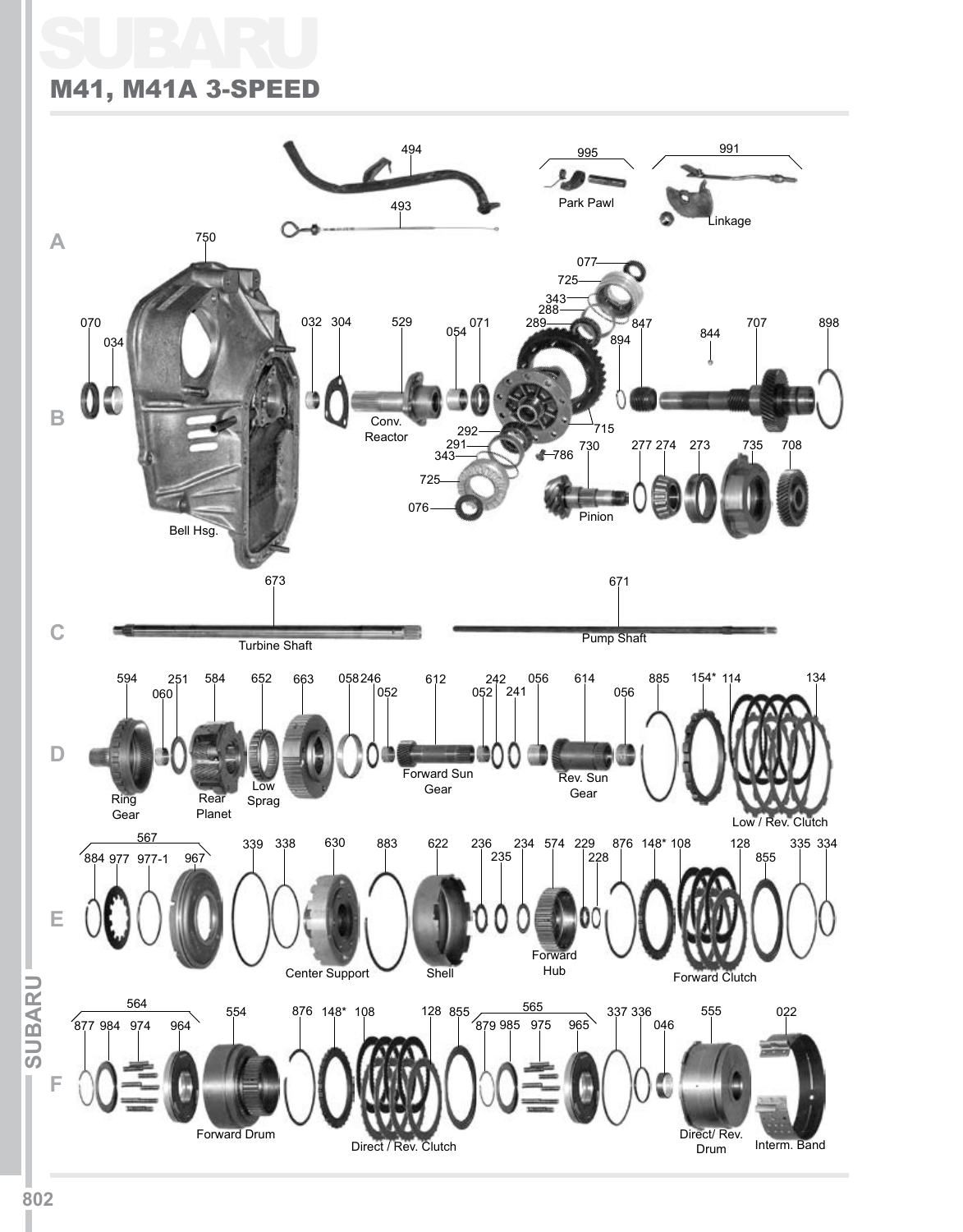# SUBARU M41, M41A 3-S

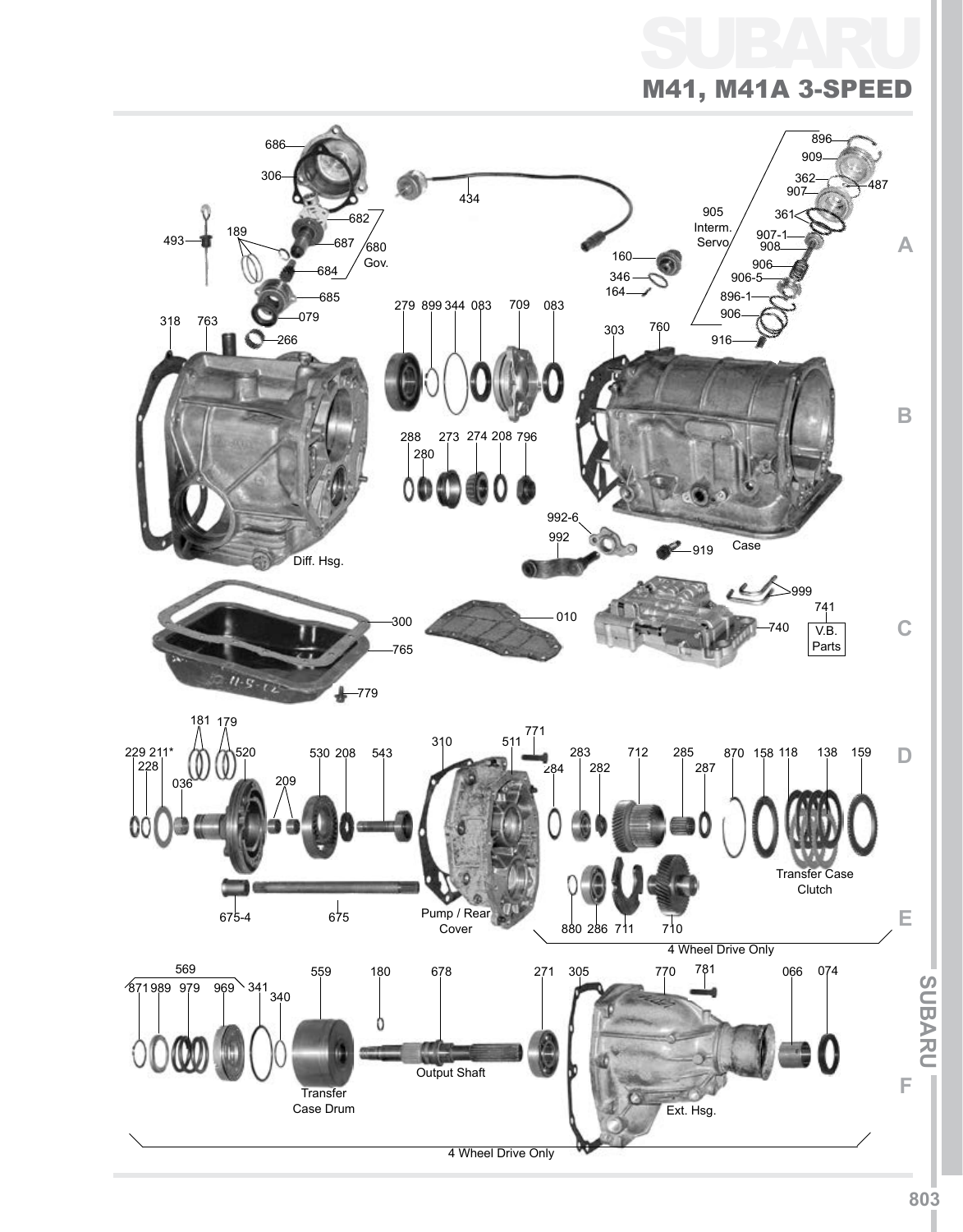| ILL#  | Part# |                              | QTY | REF# |
|-------|-------|------------------------------|-----|------|
|       |       | <b>OVERHAUL KITS</b>         |     |      |
|       |       |                              |     |      |
|       |       |                              |     |      |
|       |       | <b>MASTER L/STEEL KITS</b>   |     |      |
|       |       |                              |     |      |
|       |       |                              |     |      |
|       |       |                              |     |      |
|       |       | <b>MASTER W/STEELS KITS</b>  |     |      |
| $N1$  |       |                              |     |      |
|       |       |                              |     |      |
|       |       | <b>FILTERS</b>               |     |      |
|       |       |                              |     |      |
|       |       |                              |     |      |
|       |       | <b>BANDS</b>                 |     |      |
|       |       |                              |     |      |
|       |       |                              |     |      |
|       |       | <b>BUSHINGS Example 2014</b> |     |      |
|       |       |                              |     |      |
|       |       |                              |     |      |
|       |       | <b>METAL CLAD SEALS</b>      |     |      |
|       |       |                              |     |      |
|       |       |                              |     |      |
|       |       |                              |     |      |
|       |       |                              |     |      |
|       |       |                              |     |      |
|       |       |                              |     |      |
|       |       |                              |     |      |
|       |       |                              |     |      |
|       |       |                              |     |      |
|       |       |                              |     |      |
|       |       |                              |     |      |
|       |       |                              |     |      |
|       |       |                              |     |      |
|       |       |                              |     |      |
|       |       |                              |     |      |
|       |       |                              |     |      |
|       |       |                              |     |      |
|       |       |                              |     |      |
|       |       |                              |     |      |
|       |       |                              |     |      |
|       |       |                              |     |      |
|       |       | <b>FRICTIONS</b>             |     |      |
|       |       |                              |     |      |
|       |       |                              |     |      |
|       |       |                              |     |      |
|       |       |                              |     |      |
|       |       |                              |     |      |
|       |       |                              |     |      |
|       |       |                              |     |      |
| $118$ |       |                              |     |      |
|       |       |                              |     |      |
|       |       | <b>STEELS</b>                |     |      |
| $120$ |       |                              |     |      |
|       |       |                              |     |      |
| $128$ |       |                              |     |      |
| $134$ |       |                              |     |      |
| $134$ |       |                              |     |      |
| $134$ |       |                              |     |      |
| $138$ |       |                              |     |      |
|       |       |                              |     |      |
|       |       | <b>PRESSURE PLATES</b>       |     |      |
| $140$ |       |                              |     |      |
| $148$ |       |                              |     |      |
| $154$ |       |                              |     |      |
| $154$ |       |                              |     |      |
| $154$ |       |                              |     |      |
|       |       |                              |     |      |
| $158$ |       |                              |     |      |
| $159$ |       |                              |     |      |
|       |       | <b>MODULATORS</b>            |     |      |
|       |       |                              |     |      |
|       |       |                              |     |      |
| $160$ |       |                              |     |      |
|       |       |                              |     |      |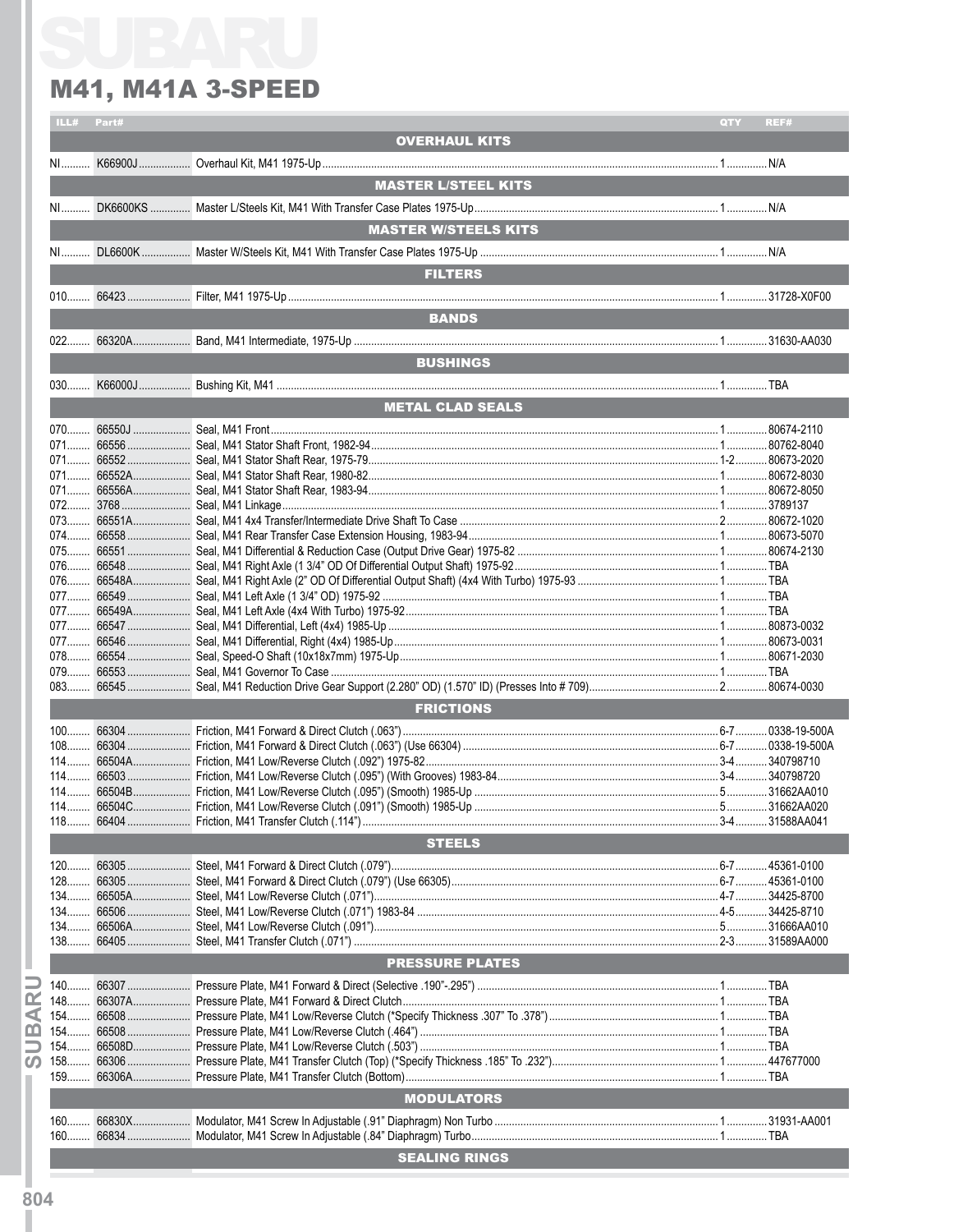| <b>WASHERS &amp; BEARINGS</b>      |  |
|------------------------------------|--|
|                                    |  |
|                                    |  |
|                                    |  |
|                                    |  |
|                                    |  |
|                                    |  |
|                                    |  |
|                                    |  |
|                                    |  |
|                                    |  |
|                                    |  |
|                                    |  |
|                                    |  |
|                                    |  |
|                                    |  |
|                                    |  |
|                                    |  |
|                                    |  |
|                                    |  |
|                                    |  |
|                                    |  |
|                                    |  |
|                                    |  |
|                                    |  |
|                                    |  |
|                                    |  |
|                                    |  |
|                                    |  |
|                                    |  |
|                                    |  |
|                                    |  |
|                                    |  |
|                                    |  |
|                                    |  |
|                                    |  |
|                                    |  |
|                                    |  |
|                                    |  |
|                                    |  |
|                                    |  |
|                                    |  |
|                                    |  |
|                                    |  |
|                                    |  |
|                                    |  |
|                                    |  |
|                                    |  |
|                                    |  |
|                                    |  |
|                                    |  |
| <b>GASKETS</b>                     |  |
| $300$                              |  |
|                                    |  |
|                                    |  |
|                                    |  |
|                                    |  |
|                                    |  |
| $310$                              |  |
| $310$                              |  |
|                                    |  |
|                                    |  |
|                                    |  |
| <b>TECHNICAL MANUALS</b>           |  |
|                                    |  |
| <b>ELECTRICAL COMPONENTS</b>       |  |
|                                    |  |
|                                    |  |
|                                    |  |
| <b>PUMPS &amp; PUMP COMPONENTS</b> |  |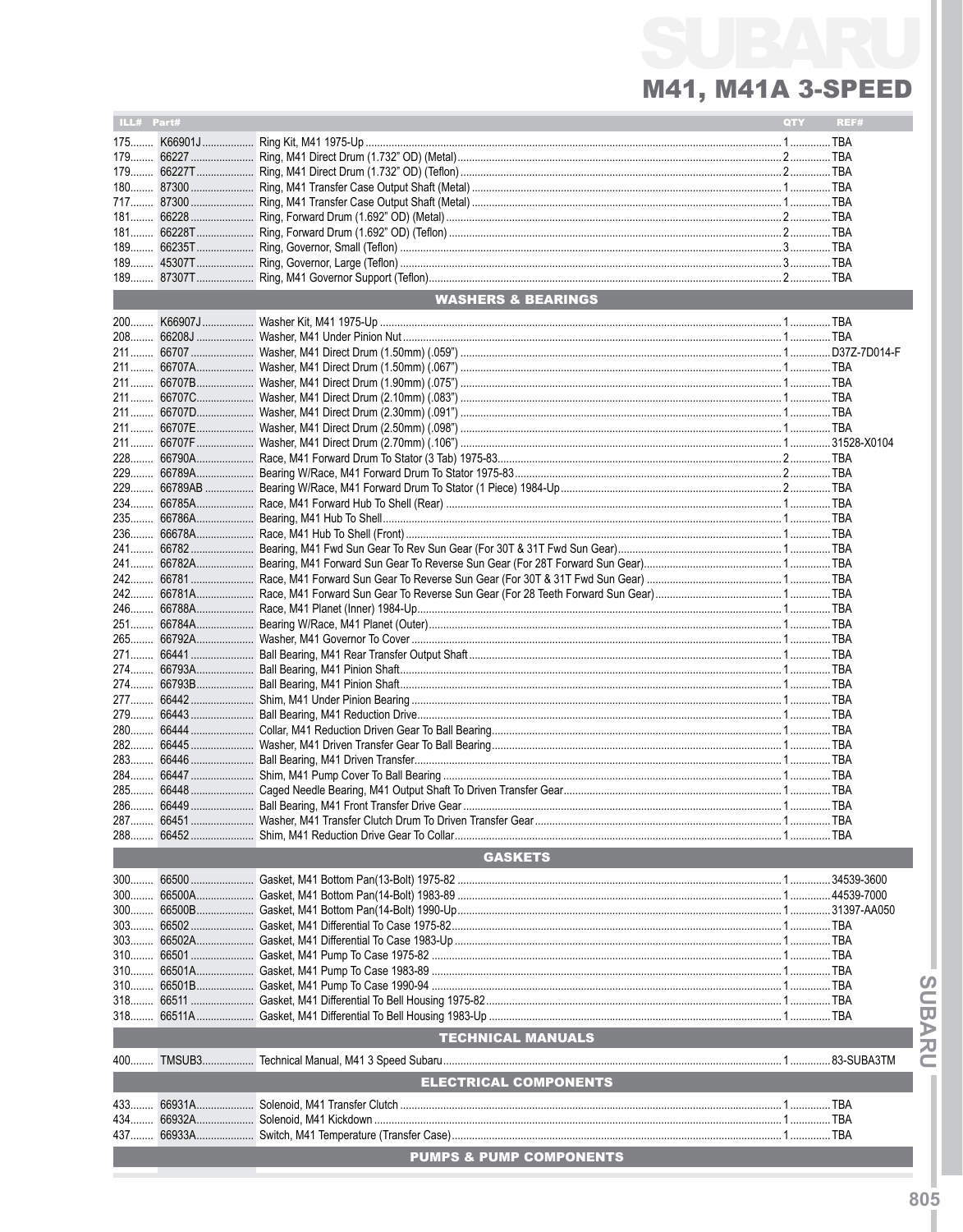| ILL#         | Part# |                                                  | QTY | REF# |
|--------------|-------|--------------------------------------------------|-----|------|
|              |       |                                                  |     |      |
|              |       |                                                  |     |      |
|              |       |                                                  |     |      |
|              |       |                                                  |     |      |
|              |       |                                                  |     |      |
|              |       |                                                  |     |      |
|              |       |                                                  |     |      |
|              |       |                                                  |     |      |
|              |       |                                                  |     |      |
|              |       |                                                  |     |      |
|              |       |                                                  |     |      |
| $529$        |       |                                                  |     |      |
|              |       |                                                  |     |      |
|              |       |                                                  |     |      |
|              |       |                                                  |     |      |
|              |       | <b>DRUMS &amp; CLUTCH HUBS</b>                   |     |      |
|              |       |                                                  |     |      |
|              |       |                                                  |     |      |
|              |       |                                                  |     |      |
|              |       |                                                  |     |      |
|              |       |                                                  |     |      |
|              |       |                                                  |     |      |
|              |       |                                                  |     |      |
|              |       |                                                  |     |      |
|              |       |                                                  |     |      |
|              |       |                                                  |     |      |
|              |       |                                                  |     |      |
|              |       |                                                  |     |      |
|              |       |                                                  |     |      |
|              |       | PLANETS, RING GEARS, SUN GEARS & CENTER SUPPORTS |     |      |
|              |       |                                                  |     |      |
|              |       |                                                  |     |      |
|              |       |                                                  |     |      |
|              |       |                                                  |     |      |
|              |       |                                                  |     |      |
|              |       |                                                  |     |      |
|              |       |                                                  |     |      |
|              |       |                                                  |     |      |
|              |       |                                                  |     |      |
|              |       |                                                  |     |      |
|              |       |                                                  |     |      |
|              |       |                                                  |     |      |
|              |       |                                                  |     |      |
|              |       |                                                  |     |      |
|              |       |                                                  |     |      |
|              |       |                                                  |     |      |
|              |       |                                                  |     |      |
|              |       |                                                  |     |      |
|              |       |                                                  |     |      |
|              |       |                                                  |     |      |
| 614          |       |                                                  |     |      |
| $614$        |       |                                                  |     |      |
| 614          |       |                                                  |     |      |
| $614$        |       |                                                  |     |      |
| 622          |       |                                                  |     |      |
|              |       |                                                  |     |      |
| 622          |       |                                                  |     |      |
| 630          |       |                                                  |     |      |
| 630          |       |                                                  |     |      |
|              |       | <b>SPRAGS &amp; ONE WAY CLUTCHES</b>             |     |      |
| ≃<br>652     |       |                                                  |     |      |
| ⋖            |       |                                                  |     |      |
| $\mathbf{m}$ |       |                                                  |     |      |
|              |       | <b>SHAFTS, GOVERNORS &amp; GEARS</b>             |     |      |
| ഗ            |       |                                                  |     |      |
|              |       |                                                  |     |      |
|              |       |                                                  |     |      |
| 673          |       |                                                  |     |      |
| 673          |       |                                                  |     |      |
| 673          |       |                                                  |     |      |
|              |       |                                                  |     |      |
|              |       |                                                  |     |      |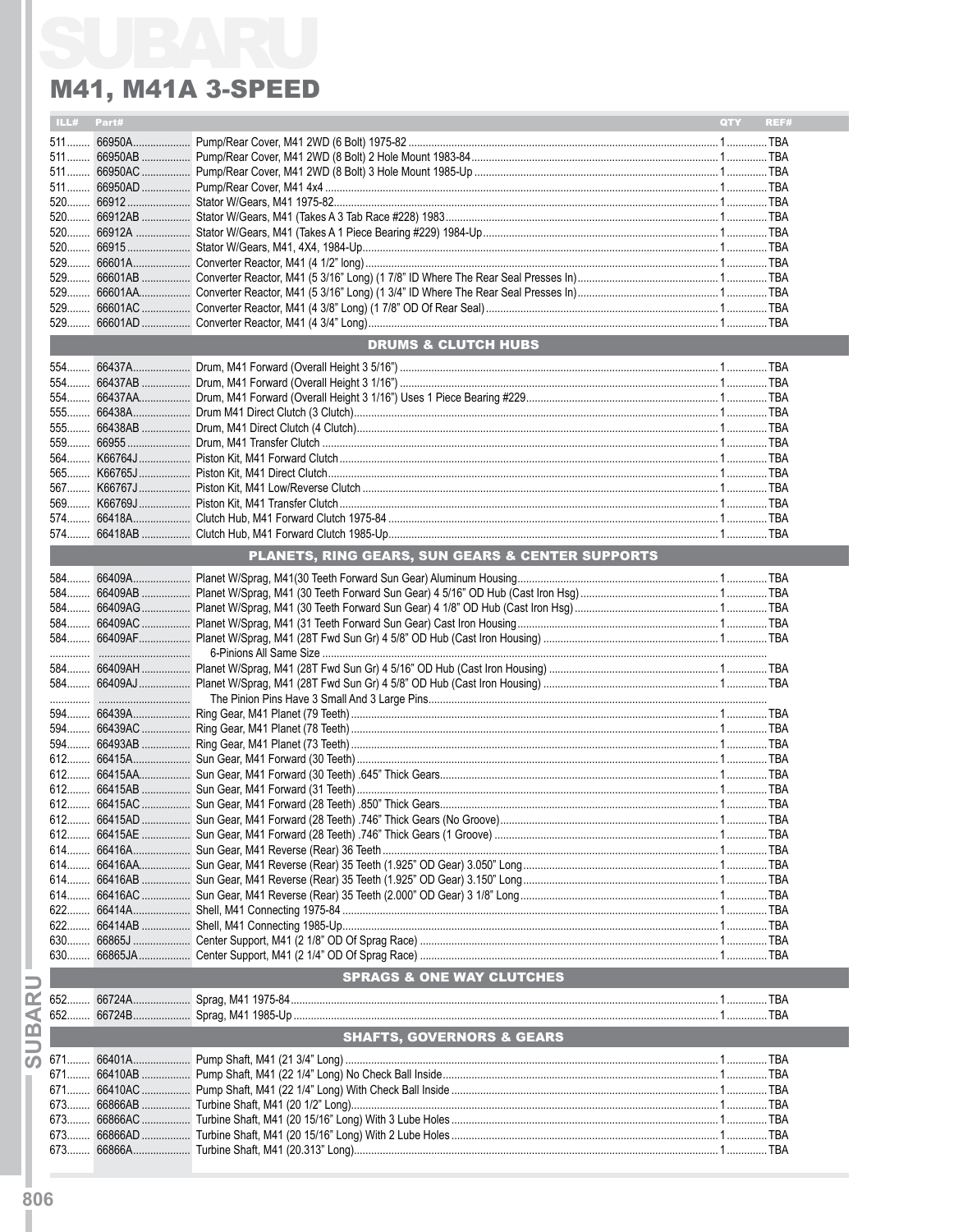| ILL# Part# |             |                                                                                                               | QTY | REF# |
|------------|-------------|---------------------------------------------------------------------------------------------------------------|-----|------|
|            |             |                                                                                                               |     |      |
|            |             |                                                                                                               |     |      |
|            |             |                                                                                                               |     |      |
|            |             |                                                                                                               |     |      |
|            |             |                                                                                                               |     |      |
|            |             |                                                                                                               |     |      |
|            |             |                                                                                                               |     |      |
|            |             |                                                                                                               |     |      |
|            |             |                                                                                                               |     |      |
|            |             |                                                                                                               |     |      |
|            |             |                                                                                                               |     |      |
|            |             |                                                                                                               |     |      |
|            |             |                                                                                                               |     |      |
|            |             |                                                                                                               |     |      |
|            |             |                                                                                                               |     |      |
|            |             |                                                                                                               |     |      |
|            |             | 707 66761AG  Gear, M41 Reduc Drive (39T) 3.622" OD (9" Shaft) Gov Gear Made On Shaft, Speedo Slides Off)  TBA |     |      |
|            |             |                                                                                                               |     |      |
|            |             |                                                                                                               |     |      |
|            |             |                                                                                                               |     |      |
|            |             |                                                                                                               |     |      |
|            |             |                                                                                                               |     |      |
|            |             |                                                                                                               |     |      |
|            |             |                                                                                                               |     |      |
|            |             |                                                                                                               |     |      |
|            |             |                                                                                                               |     |      |
|            |             |                                                                                                               |     |      |
|            |             |                                                                                                               |     |      |
|            |             |                                                                                                               |     |      |
|            |             |                                                                                                               |     |      |
|            |             |                                                                                                               |     |      |
|            |             |                                                                                                               |     |      |
|            |             |                                                                                                               |     |      |
|            |             |                                                                                                               |     |      |
|            |             |                                                                                                               |     |      |
|            |             |                                                                                                               |     |      |
|            |             | DIFFERENTIALS & COMPONENTS                                                                                    |     |      |
|            |             |                                                                                                               |     |      |
|            |             |                                                                                                               |     |      |
|            |             |                                                                                                               |     |      |
|            |             |                                                                                                               |     |      |
|            |             |                                                                                                               |     |      |
|            |             |                                                                                                               |     |      |
|            |             |                                                                                                               |     |      |
|            | 730 66920AE |                                                                                                               |     |      |
|            |             |                                                                                                               |     |      |
|            |             |                                                                                                               |     |      |
|            |             |                                                                                                               |     |      |
|            |             |                                                                                                               |     |      |
|            |             |                                                                                                               |     |      |
|            |             |                                                                                                               |     |      |
|            |             |                                                                                                               |     |      |
|            |             |                                                                                                               |     |      |
|            |             |                                                                                                               |     |      |
|            |             | <b>VALVE BODIES</b>                                                                                           |     |      |
|            |             |                                                                                                               |     |      |
|            |             | <b>HOUSINGS, CASES &amp; PANS</b>                                                                             |     |      |
|            |             |                                                                                                               |     |      |
| 750        |             |                                                                                                               |     |      |
| 750        | 66600AC     |                                                                                                               |     |      |
|            |             |                                                                                                               |     |      |
|            |             |                                                                                                               |     |      |
| 760        |             |                                                                                                               |     |      |
|            |             |                                                                                                               |     |      |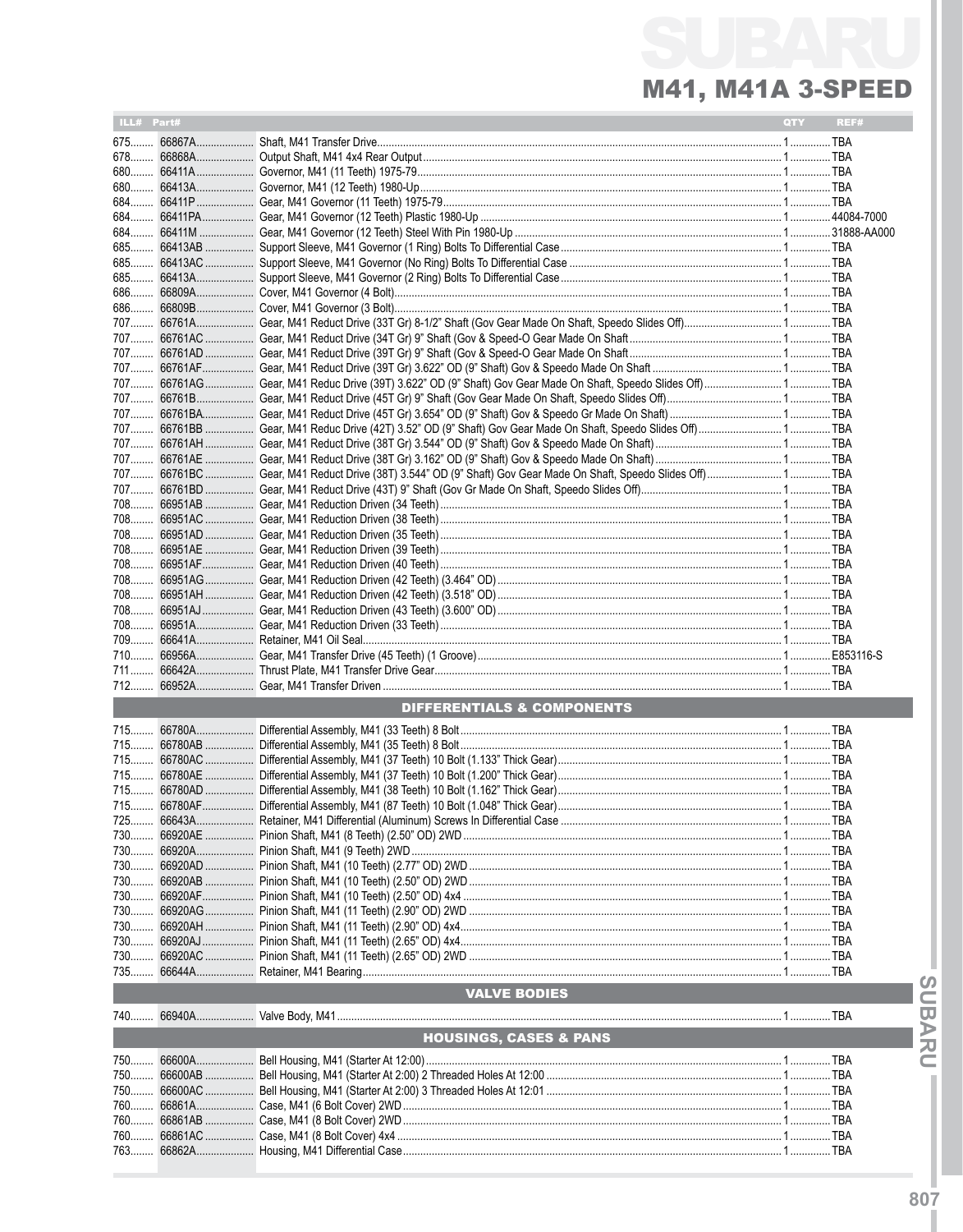| ILL#  | Part# |                                                          | <b>QTY</b> | <b>REF#</b> |
|-------|-------|----------------------------------------------------------|------------|-------------|
| $765$ |       |                                                          |            |             |
|       |       |                                                          |            |             |
|       |       |                                                          |            |             |
|       |       |                                                          |            |             |
|       |       |                                                          |            |             |
|       |       |                                                          |            |             |
|       |       | <b>SERVOS, ACCUMULATORS, PISTONS &amp; MISCELLANEOUS</b> |            |             |
| $905$ |       |                                                          |            |             |
|       |       |                                                          |            |             |
|       |       |                                                          |            |             |
|       |       |                                                          |            |             |
|       |       |                                                          |            |             |
|       |       |                                                          |            |             |
|       |       |                                                          |            |             |
|       |       |                                                          |            |             |
|       |       |                                                          |            |             |
|       |       |                                                          |            |             |
|       |       |                                                          |            |             |
|       |       |                                                          |            |             |
|       |       |                                                          |            |             |
|       |       |                                                          |            |             |
| 985   |       |                                                          |            |             |
|       |       |                                                          |            |             |
| 991   |       |                                                          |            |             |
| 992   |       |                                                          |            |             |
| 995   |       |                                                          |            |             |
| $999$ |       |                                                          |            |             |